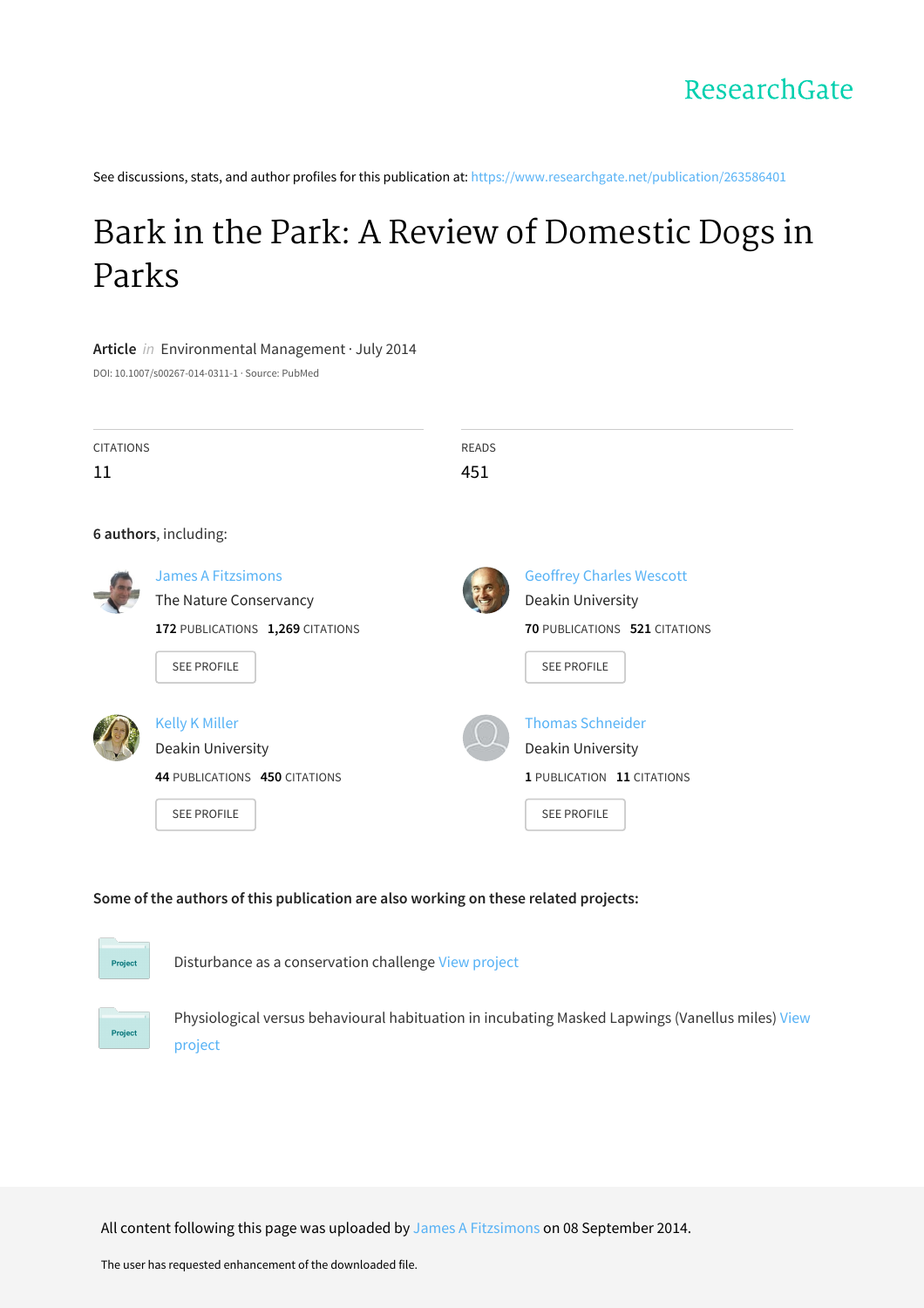**PROFILE** 

# Bark in the Park: A Review of Domestic Dogs in Parks

Michael A. Weston • James A. Fitzsimons • Geoffrey Wescott • Kelly K. Miller • Kasun B. Ekanayake • Thomas Schneider

Received: 17 December 2013 / Accepted: 7 June 2014 / Published online: 1 July 2014 - Springer Science+Business Media New York 2014

Abstract The presence of domestic dogs Canis familiaris in public open spaces is increasingly controversial. In our review of the literature, we located 133 publications of various types (papers, reports etc.) that examine some aspect of dogs in parks and open spaces (50 % focussed solely on dogs). There has been an exponential growth in the cumulative number of articles ( $R^2 = 0.96$ ; 82 % published since 1997); almost all pertain to temperate latitudes (97 %) and most to the northern hemisphere (62 %). Most articles focus on impacts on wildlife (51 %), zoonotic diseases (17 %), and people's perceptions regarding dogs (12 %). Articles mostly describe problems associated with dogs, while reports of low compliance with dog regulations are common. We outline six major findings regarding dogs in parks: (1) there is a paucity of information on dogs in parks, particularly in relation to their interactions with wildlife and regarding their management; (2) published studies are mainly restricted to a handful of locations in developed countries; (3) sectors of societies hold different views over the desirability of dogs in parks; (4) the benefits and risks of dogs to humans and park values are poorly documented and known; (5) dogs represent a notable

Electronic supplementary material The online version of this article (doi:[10.1007/s00267-014-0311-1\)](http://dx.doi.org/10.1007/s00267-014-0311-1) contains supplementary material, which is available to authorized users.

M. A. Weston  $(\boxtimes) \cdot$  J. A. Fitzsimons  $\cdot$  G. Wescott  $\cdot$ K. K. Miller - K. B. Ekanayake - T. Schneider Centre for Integrative Ecology, School of Life and Environmental Sciences, Deakin University, 221 Burwood Highway, Burwood, VIC 3125, Australia e-mail: mweston@deakin.edu.au

J. A. Fitzsimons

The Nature Conservancy, Suite 2-01, 60 Leicester Street, Carlton, VIC 3053, Australia

disease risk in some but not all countries; and (6) coastal parks are over-represented in the literature in terms of potential negative impacts. Park managers globally require better information to achieve conservation outcomes from dog management in parks.

Keywords Canis familiaris · Compliance · Leashing · Bibliometric · Reserves · Open space · Perceptions · Wildlife - Conservation

#### Introduction

Domestic dogs Canis familiaris originated from the domestication of wolves (C. lupus) in East Asia around 15,000 years ago (Savolainen et al. [2002](#page-10-0)). Dogs are highly adaptable, social carnivores that are the most widespread and abundant canids, occurring in most places where there are human populations (Green and Gipson [1994;](#page-9-0) Silva-Rodríguez and Sieving [2012](#page-10-0)). Such is their ubiquity and abundance that domestic dogs (henceforth ''dogs'') occur in a variety of contexts which can be classified in terms of their relationship with, and degree of management by, humans. No clear classification of the behavior and ecology of C. familiaris is currently available, so it is necessary to offer one here for clarity (Table [1\)](#page-2-0).

Domestic dogs can be kept for companionship and/or working roles (e.g., police dogs, therapy/service dogs, livestock/wildlife guardian dogs, hunting dogs). Approximately 20–30 % of households globally have a companion dog (Ioja et al. [2011](#page-9-0)). While the home range of fully domesticated dogs is usually restricted to the properties of their owners, those of free-ranging domestic dogs usually extend beyond the dwellings and properties in which their owners reside, perhaps especially in the developing world.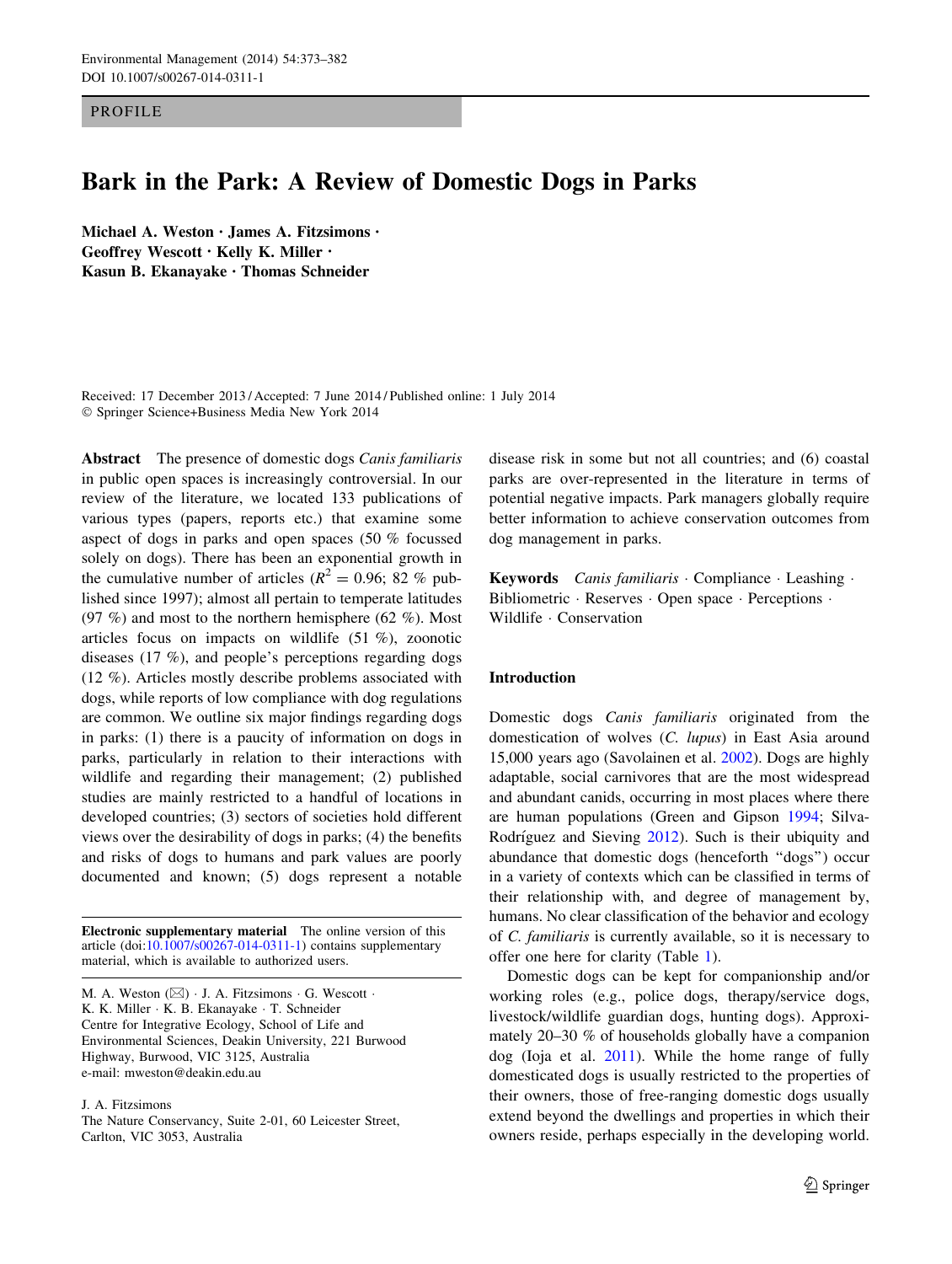<span id="page-2-0"></span>These departures from property boundaries may be unsupervised (perhaps especially common in the developing world) or supervised. Thus, dogs often go beyond property or village boundaries, usually with humans, and often into public open spaces such as parks and reserves, henceforth "parks" (Reed and Merenlender [2008](#page-10-0)). Indeed, parks are often designated to support dog exercise, while other pets are not afforded such consideration. In much of the developed world, dog walking is a key motivation for dog owners visiting a park (Sterl et al. [2008\)](#page-10-0). While dog owners often perceive dog walking as having significantly less impact on natural areas than other users (such as horse riders, motor boat users, etc.; Sterl et al. [2008](#page-10-0)), some park managers consider dogs to be a major management challenge (Le Corre et al. [2009\)](#page-9-0). In many areas, the management of dogs in natural areas or open space is controversial (Walsh [2011](#page-10-0)), with debate over the relative positive and negative influences of dogs on their surroundings (Johnston et al. [2013\)](#page-9-0).

Currently, there is a relatively limited understanding of the ecology of human-associated dogs or their interactions with humans, flora, and fauna within natural areas or open spaces (Lenth et al. [2008\)](#page-9-0). Here, we present a systematic review of the available literature, to synthesize what is known about this issue, and identify information gaps. We focus on fully domesticated and free-roaming dogs (Table 1), because these are often more directly under the influence of humans and so able to be managed more directly than feral dogs.

# Methods

We used "bibliometric content analysis" (BCA), a process of classifying (and simplifying) substantial amounts of complex information to produce more manageable data that can be used to identify patterns and trends and make inferences from them (Weber [1990](#page-10-0); Yarwood et al. [2013](#page-10-0)). Coding was performed by a small group of researchers (KE, TS, and Amy Shaw [Deakin University]) who, in conjunction with the other authors of this paper, developed and applied standard codes. There were seven key codes which classified publications into author type; article type; key focus of publication; level of compliance with dog regulations (if applicable); the impact focus of dogs (positive, negative or neutral); area/scale of publication; and the level of focus publications had on dogs. These seven key codes were further sub-categorized for detailed analysis.

The literature was located by using a variety of search techniques. The main searching was conducted using online search engines Google and Google Scholar, as well as abstract and citation databases Web of Knowledge and

Table 1 A conceptual classification of *Canis familiarus* in relationship to their association with humans

| Term                                                             | Definition                                                                                                                                                                                                        | Source                          |
|------------------------------------------------------------------|-------------------------------------------------------------------------------------------------------------------------------------------------------------------------------------------------------------------|---------------------------------|
| Fully domesticated<br>$\log s$ (e.g., pets and<br>working dogs)* | Dogs which are solely reliant<br>upon humans, companion<br>animals, are restricted to<br>owner's boundaries and<br>reliant upon owner's for all<br>basic needs                                                    | Holderness-<br>Roddam<br>(2011) |
| Free-roaming dogs<br>$(e.g., village dogs)*$                     | Dogs that are owned,<br>however, are not restricted<br>to boundaries, are free to<br>wander, and do not solely<br>rely upon supplemental<br>feeding, however, rarely<br>consume prey if hunting                   | Meek<br>(1999)                  |
| Feral dogs                                                       | Dogs that have been<br>"abandoned" or have<br>escaped, no longer<br>dependent upon humans,<br>hunt for food, often form<br>packs, are starting to<br>become aggressive toward<br>humans and consume their<br>prey | Green and<br>Gipson<br>(1994)   |
| Wild dogs                                                        | Feral dogs after a number of<br>consecutive breeding<br>seasons, which have<br>become wild animals, form<br>packs, hunt, kill, and<br>consume their prey and are<br>often or can be aggressive<br>toward humans   | Green and<br>Gipson<br>(1994)   |

Although the common name of the species is ''domestic dog,'' not all individuals of this species are domesticated

\* Dogs focussed on in this review

Scopus, and Informit (<http://www.informit.com.au/>). We used combinations of the keywords ''dogs,'' ''dog-walking," "companion animals," "canines," "pets," "parks," ''coastal,'' ''beaches,'' ''management,'' ''behaviour,'' "protected areas," "policy," "leash," "impact," and "environmental impact." The literature in the health and agricultural sciences was not reviewed comprehensively but may have been located through keyword searches. Other minor sources were checked, and any potential articles discovered in reference lists or as part of other literature searches involving dogs (e.g., Gompper [2014\)](#page-9-0) were included. We acknowledge that not all literature will have been uncovered, particularly that which appear in regional or local outlets, with limited distribution, and that not digitized or available online.

We complemented the BCA by incorporating qualitative aspects of our literature review, citing relevant sections of publications as appropriate. Our aim was to derive general findings which might inform future research. The resolution offered by the literature for any one category (e.g.,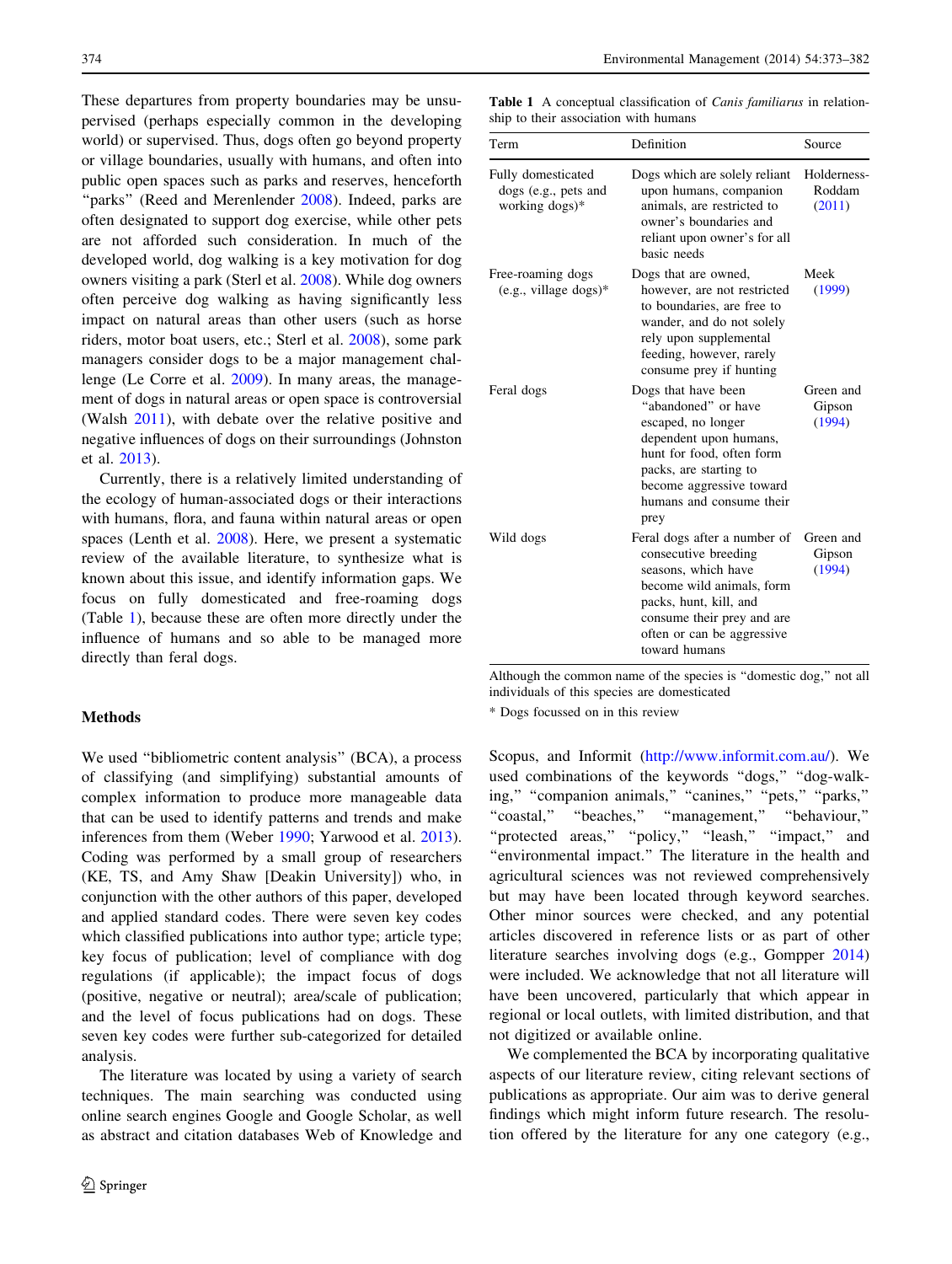Fig. 1 Countries in which articles on dogs in parks were located by the present study (Dark gray shading indicates countries where dog studies were located)







''coastal parks'') was that which was available across a reasonable number of articles, so as to permit generalizable findings. While it might have been desirable to separate such categories into finer scale components (e.g., beaches vs non-beaches, heavily used vs less-used parks), these details were rarely, if ever, available.

# Results

Overall, 133 relevant publications were located (74.8 % from online searches, the remainder from citations of those articles or incidental discoveries). These consisted of research papers or reports (75.2 %), management plans (9.0 %), review articles (6.8 %), newsletters (6.0 %), and

Publications between 1973 and 2012 were reviewed and found to document dog interactions in parks in 29 countries. The literature was dominated by contributions from the northern hemisphere (62.4 %), in comparison to southern (34.6 %) and equatorial (3.0 %) regions (North America, 33.8 %; Australasia, 30.8 %; Europe, 20.3 %; Africa, Asia, the Middle East, 15.0  $\%$ ) (Figs. 1, 2). Most publications had authors affiliated with universities (67.4 %), government (from local to national; 12.0 %) including parks services

book chapters and theses (3.0 %) (see Supplementary

Material for the full list of publications).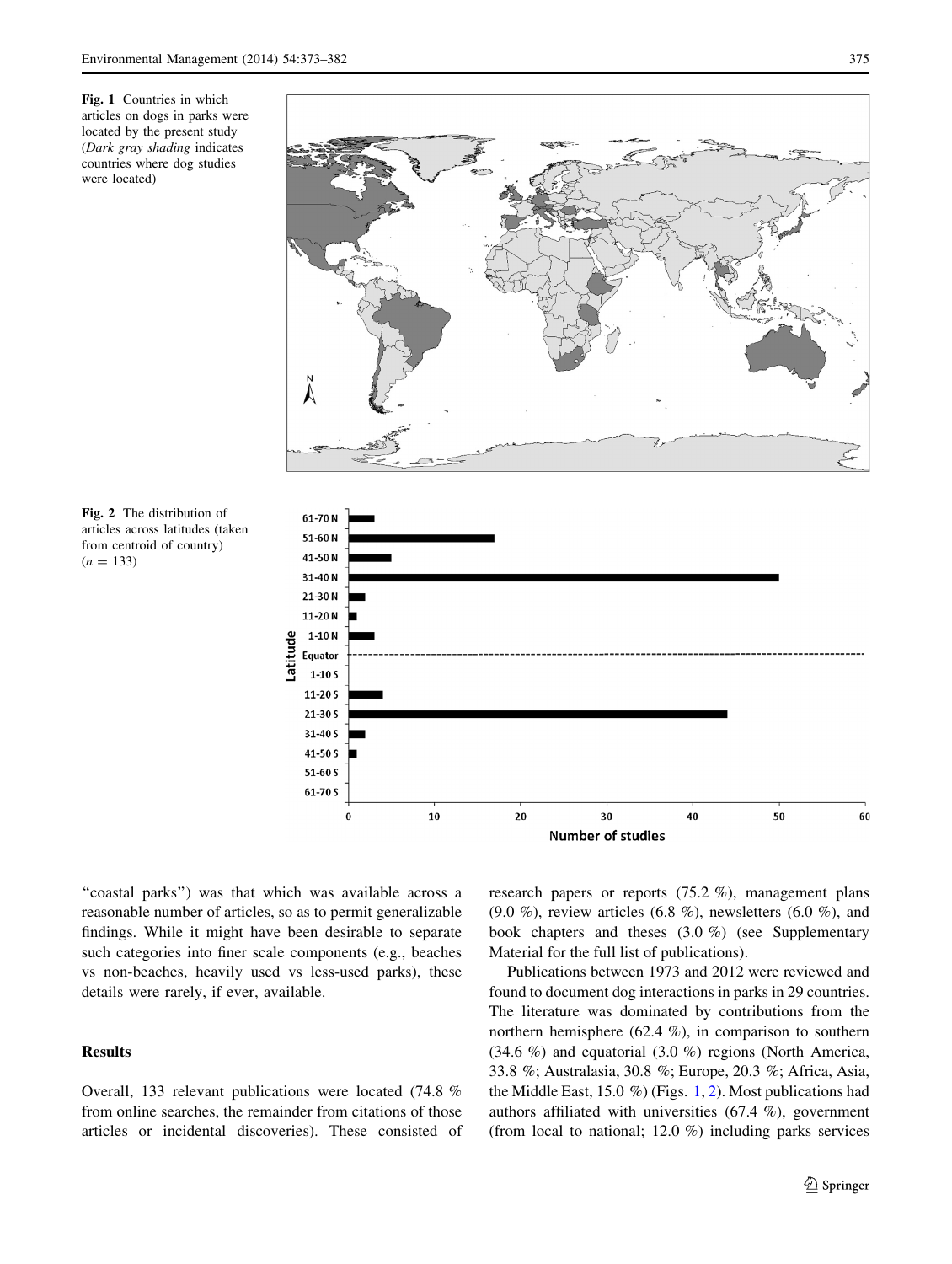

Fig. 3 The duration (in months) of data collection in surveyed research articles  $(n = 70)$ 



Fig. 4 The number of publications involving or focusing on dogs in parks over time. Exponential curves are fitted, black diamonds represent all articles uncovered which mention dogs, crosses represent articles which focus exclusively on dogs

(10.5 %), with fewer from sources such as non-government organizations and consultants. The modal period of data collection reported by (relevant) publications was 12 months (Fig. 3).

There has been an exponential growth in the number of publications on dogs (all papers,  $R^2$  [from the exponential fits shown in Fig.  $4$ ] = 0.96; those that focus only on dogs [50.0 % of articles],  $R^2 = 0.97$ ; three articles had no date). Most (82 %) were published between 1997 and 2012 (Fig. 4). In the southern hemisphere, all but three (91.3 %) were published between 1999 and 2012.

Dogs frequently accompany humans into parks and reserves, and are often the most common carnivore in those areas (Butler et al. [2004](#page-9-0)). The spatial occurrence of domestic dogs in developed countries is strongly associated with the distribution of humans (Silva-Rodríguez and Sieving [2012](#page-10-0)). Of 129 relevant articles, 25.6 % involved coastal areas, 54.7 % non-coastal, and 17.1 % involved both. This appears to be biased toward coasts, given that they occupy smaller areas than terrestrial parks but also possibly reflect human habitation with nearly 40 % of the global population living within 100 km of the coast (Agardy and Alder [2005](#page-9-0)). In terms of tenure (123 articles), 43.9 % involved sites which had no restrictions on public access (e.g., public parks and open space), 38.2 % involved areas that were protected for wildlife and allowed regulated public access (e.g., national parks), and 17.8 % involved areas that were prohibited for the public and protected for wildlife (e.g., strict nature reserves). There was no difference in the frequency at which publications focussed on areas on or away from the coast (contingency analysis,  $\chi^2 = 0.21$ ,  $df = 1$ ,  $P = 0.645$ ). Articles ( $n = 121$ ) ranged in scale from site/place (40.5 %), to local landscape  $(16.5 \%)$ , regional  $(29.8 \%)$ , national  $(8.3\%)$ , and international or global  $(5.0\%)$ .

#### Topics covered

The publications reviewed focussed on two key themes: "the effects of dogs on wildlife" (wildlife defined as freeliving fauna; 51.1 % of articles) and the ''health risks that dogs pose,'' to both wildlife and humans (16.5 %). Before 1996, all papers published on dogs were on these two topics. After 1996, the topic of ''human dimensions of dogs'' (12.0 %) began to feature in publications, coinciding with the growth of this field in wildlife management (Miller [2009\)](#page-9-0). One theme which is of critical importance to this review is the management of dogs, so this is also considered below.

#### Effects on wildlife

Sixty-seven publications examined the impact of dogs on wildlife in parks and open space; however, the extent to which dogs were the focus of the research varied. These studies focussed on birds (68.6 %;  $n = 46$ ), especially shorebirds (56.5 % of bird studies), and mammals (31.3 %). The impact of dogs on reptiles, amphibians, fish, and invertebrates appears virtually unstudied, and no publications we uncovered documented impacts on flora. Thus, there is a strong taxonomic bias in studies of the impact of dogs on biodiversity. Some 62.7 % of these publications reported experimental data, and 16.4 % were observational; 8.3 % employed interviews or questionnaires of dog owners or the general public.

Three mechanisms through which dogs could detrimentally affect wildlife were described: (1) direct mortality of wildlife through the predatory action of dogs (28.3 % of publications), (2) disturbance (the disruption of normal behavior due to the presence of dogs) (62.7 % of publications), and (3) disease transmission to wildlife (9.0 % of publications). The publications focussed exclusively on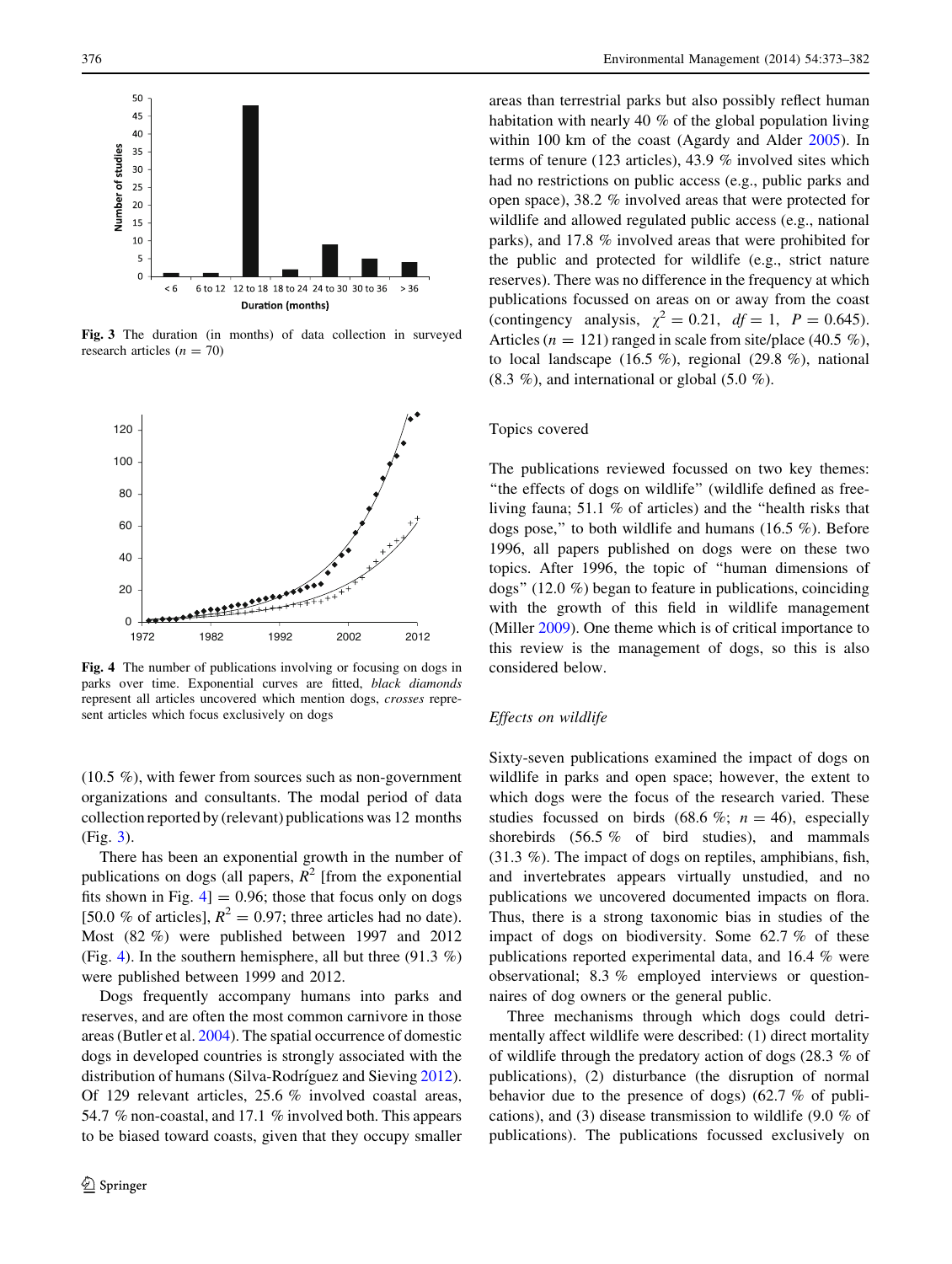terrestrial wildlife, though dogs conceivably influence aquatic organisms by predation, pollution, and physically increasing turbidity.

Of the studies examining the effect of dogs (to some degree) on wildlife  $(n = 67)$ , 19 have investigated the effects of dogs preying on wildlife. Thirteen of these studies report observing either direct predation or strong evidence of predation by dogs, whereas the other six studies mention predation as the end result due to excessive disturbance caused by dogs. Overwhelmingly, these studies report chasing and killing of prey by dogs, but none report eventual consumption of prey. Direct mortality is reported infrequently in the literature, but sometimes may be substantial; in addition to grounddwelling mammals and flying birds, at least one flightless bird (southern cassowary Casuarius casuarius johnsonii) and one arboreal mammal that climbs to the ground to move between trees (koala Phascolarctos cinereus), suffered dog-related losses significant enough to constitute a conservation problem (Kofron and Chapman [2006](#page-9-0); Lunney et al. [2007](#page-9-0)). Prey include not only adult wildlife but also young and eggs (Leseberg et al. [2000](#page-9-0)).

Of the studies looking at the effect of dogs (to some degree) on wildlife  $(n = 67)$ , 46 have investigated the effects of dogs disturbing wildlife. Disturbance by dogs is an indirect mechanism affecting wildlife; however, as for most other research on disturbance to wildlife, no direct linkages between dog disturbance and individual or population fitness have been established (see Hockin et al. [1992\)](#page-9-0). One special case where disturbance may be beneficial, namely where guard dogs disturb predators, thereby protecting a species of conservation significance, was not described by any article uncovered in our search. Dogs detrimentally affect some threatened species through lethal and sublethal mechanisms (Silva-Rodríguez and Sieving [2012\)](#page-10-0), with threatened species generally more prone to population decline. Studies presenting results on how wildlife reacts to dogs report that flushing behavior of mammals and birds is usually greater when pedestrians are accompanied by a dog compared to pedestrians walking alone (MacArthur et al. [1979,](#page-9-0) 1982; Yalden and Yalden [1990;](#page-10-0) Mainini et al. [1993;](#page-9-0) Lord et al. [2001](#page-9-0)). However, this impact can be species specific with some species less sensitive to disturbance by dogs, e.g., American robins Turdus migratorius (Miller et al. [2001;](#page-9-0) Marcum [2005](#page-9-0)). The notion that dogs are traditional predators of many wildlife species, and indeed still behave like predators (e.g., chasing), is a common theme in the literature.

The literature demonstrates that the key factor that influences whether domestic dogs impact upon wildlife in developed countries is whether dogs are allowed to roam free (which is influenced by their owners) and the extent to

which they do so (influenced by individual dogs) (Weston and Stankowich [2014](#page-10-0)).

### Health risks

Nineteen studies examined the disease transmission potential of dogs to humans in public open space. Several studies have looked at the role public open space plays in the transmission of Toxocara canis (dog roundworm), a nematode that can infect humans, and a vector for a number of diseases (e.g., ocular toxocariasis and/or visceral larva migrans). These studies analyzed prevalence of eggs in samples of substrate (sand or soil) in public open space and report rates of occurrence from very low up to 45 % of samples containing eggs. Authors variously conclude the risk of infection to humans varied from minimal to substantial, depending on the location and context.

Dogs have also been identified as the key component to the spread of rabies and canine distemper to humans and wildlife in some countries (Macdonald [1980](#page-9-0); Fekadu [1982](#page-9-0); Acosta-Jamett et al. [2011](#page-9-0); Davlin and VonVille [2012](#page-9-0)). The potential for zoonotic diseases to infect wildlife presumably depends, at least partly, on the taxonomic similarity between native faunas and dogs and the degree of overlap between dogs and those faunas.

#### Human dimensions

Twelve percent of the articles concentrated on human perceptions regarding dogs in parks, focusing on what people value about parks and open spaces (e.g., ''Is dog walking a high priority?''), views on the management of dogs in parks (e.g., ''Do visitors want dogs banned or on leash only?''), perceptions of one's own dog and its impact on the environment, and how people respond to various management strategies (e.g., ''Does education change awareness?'', ''Do people comply with regulations?'') (see also Miller et al. [2014\)](#page-9-0).

People's perceptions of dogs vary globally and locally. The place of dogs in urban parks is a controversial issue worldwide; many dog owners desire less restrictions and greater access (Slater et al. [2008;](#page-10-0) Kubinyi et al. [2009](#page-9-0)), while many non-dog owners seek greater regulations and restrictions on dog access and activity (Instone and Mee [2011](#page-9-0)). Australia, Brazil, and the United Kingdom (UK) are the largest source of publications focusing on people's perceptions of dogs (11.8 % of all articles surveyed), a majority of which were focussed solely on coastal habitats.

Sterl et al. [\(2008](#page-10-0)) found that only 40 % of park visitors in their study of visitor awareness in the Donau-Auen National Park in Austria were aware that wildlife can be disturbed by dogs. In Australia, Williams et al. ([2009\)](#page-10-0)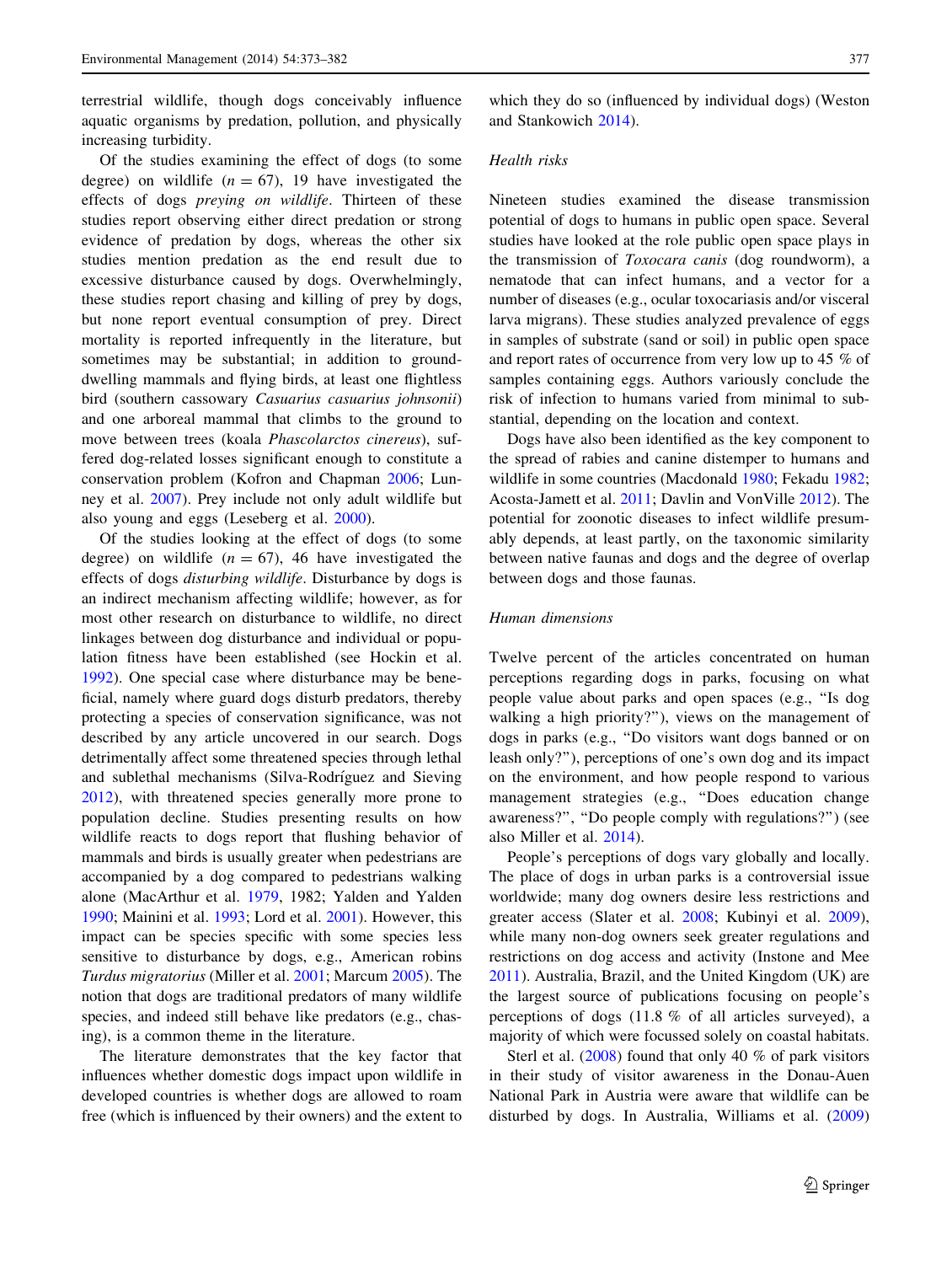found that while most dog owners (96 %) surveyed on Victorian beaches were aware of dog control laws, only 18 % of dog owners were aware of the lasting negative impact that dogs can have on beach-nesting birds.

Pereira et al. ([2003](#page-9-0)) found that 95 % of people wanted dogs banned from Brazilian beaches; substantial support for dog bans has been reported from other studies in other parts of the world (e.g., Morgan [1999](#page-9-0); Nelson et al. [2000](#page-9-0)); although in other studies people support dogs in parks, for example, Semken et al. [\(2011\)](#page-10-0) found 92 % of dog walkers, and 54 % of other users would like the Balcombe Estuary Reserve in Victoria, Australia to remain open for dog walking. In a study examining park visitor perceptions in Bucharest, Romania, 15.9 % of visitors considered dogs to be the main ''problem'' in urban parks (Ioja et al. [2011\)](#page-9-0). Reasons cited as to why dogs should be banned from beaches in the UK, included nuisance, safety, and litter concerns (Morgan [1999](#page-9-0)).

Multiple-use parks often seek a balance between the benefits and costs associated with different or competing recreational activities. Publications ( $n = 110$ ) were categorized as to whether dogs were considered to provide benefits or threats/nuisance to humans and wildlife. The articles we located were heavily biased toward examining threats or nuisance caused by dogs (overall, 90.9 %,  $n = 100$ ,  $\chi^2 = 73.64$ ,  $df = 1$ ,  $P < 0.001$ ). We acknowledge that articles dealing with human and psychological health benefits of dogs may have gone undetected by our literature search and that such articles will generally not deal specifically with parks. As the human health benefits of using parks and open space are actively promoted by some parks agencies (e.g., Parks Victoria [2006\)](#page-9-0), it is likely that health and psychological benefits are accruing to people walking their dogs in parks. Nonetheless, the magnitude of benefits or risks posed by dogs to the natural and other values of parks remains largely unknown.

## Management of dogs

A variety of management options aimed at avoidance of negative interactions between dogs, people, and wildlife were evident from the literature, including temporal and spatial restrictions of dogs, leashing regulations, and codes of conduct.

Many of the publications we examined focussed on visitor compliance with dog regulations. Overall, 72.2 % of publications mentioned prevailing dog regulations, usually referring to more than one regulation (1.5  $\pm$  0.7 regulations per article; 1–3). Of the 96 publications that mentioned regulations, 46.3 % involved ''on leash'' areas, 29.4 % ''off leash,'' and 23.5 % to areas where dogs were not allowed. Compliance was categorized as ''high'' (researchers observed greater compliance than non-compliance by dog owners), ''moderate'' (observed both non-compliance and compliance to roughly an equal extent), or ''low'' (observed more non-compliance than compliance). Of six studies describing areas where dogs were not allowed, one reported high compliance, and five reported low compliance. Twenty-two studies involved ''on leash'' areas as the only regulations; most (63.3 %) reported low compliance, and 36.4 % reported medium compliance. No study reported high compliance. Thus, studies reported low compliance more frequently than expected ( $\chi^2 = 13.45$ ,  $df = 2$ ,  $P = 0.001$ ). Publications reporting low compliance with leashing regulations were from the USA, UK, Japan, Canada, Australia, and Austria (i.e., developed world countries mostly from the northern hemisphere). Those reporting moderate compliance were from Australia, New Zealand, England (UK), Germany, Ireland, Spain, Wales (UK), and USA. We found no articles documenting the relative efforts of compliance officers in enforcing regulations, though it might be predicted that effectiveness of enforcement may be positively associated with enhanced compliance (after Dowling and Weston [1999\)](#page-9-0). Social expectations around leashing may mean that compliance improves as more people leash their dogs (Williams et al. [2009\)](#page-10-0).

Nine articles discussed the benefits and drawbacks of "dog parks" – public spaces that allow dogs to be offleash. Dog parks are a common dog management strategy that can potentially restrict the spatial extent of any deleterious effects of dogs (Instone and Mee [2011\)](#page-9-0). However, such off-leash areas can be controversial. While one section of the community desires dogs to have unconditional access to parks, another seeks to limit and control access (McCormack et al. [2011](#page-9-0)).

Very few studies investigated benefits of dog management, either in terms of increasing leashing rates or reducing dog occurrences in areas where they should not occur (i.e., proximate measures) (but see Dowling and Weston [1999](#page-9-0)) or in terms of improving natural values such as biodiversity (Forrest and St Clair [2006](#page-9-0)). Leashing restrictions are one key form of management, and indications are that they would effectively reduce disturbance to wildlife (e.g., Weston and Elgar [2005\)](#page-10-0), although they are associated with poor compliance (usually  $\lt 10 \%$ ; Weston and Stankowich [2014\)](#page-10-0) and do not prevent dog barking which can also disturb wildlife (Randler [2006\)](#page-10-0).

Very few articles document management efforts, or potential solutions to the problem of low compliance, though this is of key interest to managers.

#### Discussion

Based on this review, we offer six general findings, derived from our bibliometric and qualitative approaches, of the existing literature regarding dogs in parks.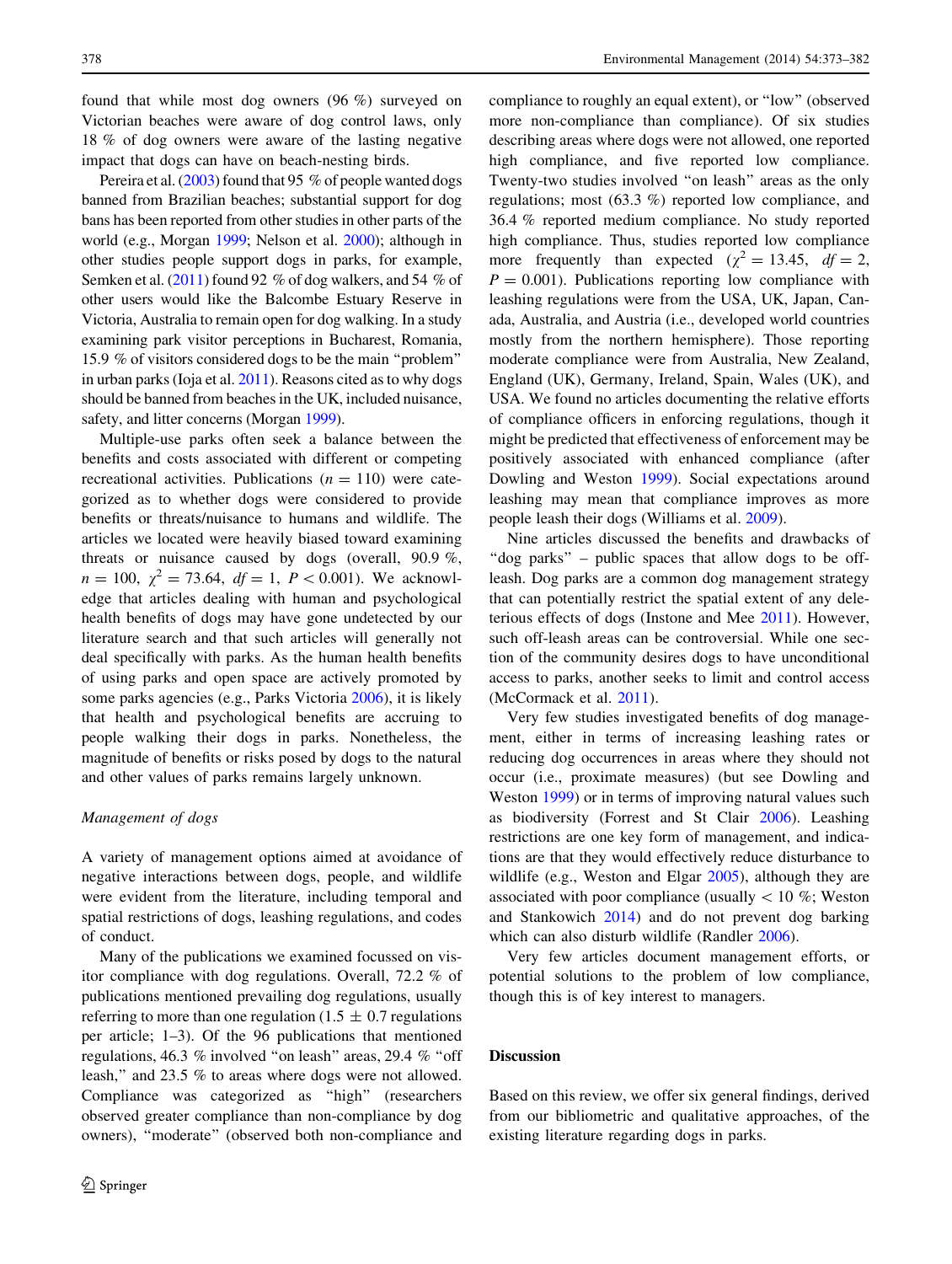- (1) There is a paucity of information on dogs in parks, particularly regarding their interactions with wildlife and their management. We confirm two assertions by previous researchers, firstly that there are relatively few comprehensive studies investigating the effects of domestic dogs have on the natural environment (Wandeler et al. [1993](#page-10-0); Brickner [2002](#page-9-0); Manor and Saltz [2004](#page-9-0)), and secondly, that research into the effectiveness of different dog management approaches in protecting natural values is lacking (Reed and Merenlender [2011](#page-10-0)). The dearth of information is surprising given the prevalence of dogs in many societies and the controversy that can be associated with the occurrence of dogs in public open space. However, given the exponential growth in studies we report, we forecast an improved information base for managers of open public space with respect to dogs.
- (2) Research effort to date has been biased. Most available information on dogs in parks comes from the developed world, in particular North America and Europe, where certain cultural integration of dogs occurs (e.g., ''ownership'' by individuals rather than village communities) and where dogs are generally well managed and cared for. We know little about dogs in parks in the developing world despite the high abundance and widespread distribution of dogs, and it is likely that dogs and their owners behave differently compared with those in the developed world. In both these regions, canids are part of native fauna in the wild (or at least were in the past), and other species of wildlife have evolved in their presence. The situation is quite different in Australia and New Zealand, for example, where only in recent evolutionary times (in the case of dingos Canis lupus dingo in Australia) have any canids been present in the ecosystem.
- (3) Societies debate the desirability of dogs in parks, with some sectors actively objecting to their presence, others keenly advocating for more access. Despite the high profile of the issue among the public, there is a dearth of publications in the peerreviewed literature on what is driving management decisions in relation to dog management in parks. In many countries (especially in Europe), management decisions are being driven by public health concerns related to dog feces (Lowe et al. [2014\)](#page-9-0), and human safety is also likely to feature as a driver of management decisions (authors, pers. obs.).
- (4) The benefits and risks of dogs to park values are poorly documented. For example, dogs may suppress or exclude introduced pest species (e.g., red foxes Vulpes vulpes or domestic cats Felis silvestris catus in Australian parks; see Vanak and Gompper [2010](#page-10-0)),

or, in areas where dogs are common, regulate, or limit the populations of native species which would otherwise be more abundant (e.g., herbivores). The actual impact of dogs on wildlife or flora is difficult to demonstrate, and no study clearly links population viability of wildlife or flora with disturbance or mortality associated with dogs. However, numerous studies indicate negative effects on individual native animals, some of which influence parameters (e.g., reproductive success) that are likely to influence population viability. Some dogs in parks behave as predators, harassing, or killing wildlife, including large species (e.g., black swans Cygnus atratus; Precel [2009\)](#page-9-0). Dogs are also likely to influence the occurrence and behavior of other domesticated animals, such as cats, which themselves are thought to be predators of wildlife (Baker et al. [2005\)](#page-9-0).

- (5) Dogs represent a notable infectious disease risk in some but not all countries yet apparently aid in the prevention of some chronic human diseases through promoting exercise and mental wellbeing. The infectious disease risk to humans and wildlife from dogs appears to occur in particular areas (e.g., Turkey) and to be unproblematic in others (e.g., Australia). While some diseases for which dogs are a vector are geographically limited (e.g., rabies), others are not, yet the health issues posed by dogs to humans, as reflected in our literature search, varied between countries perhaps because of prevailing mediating factors such as accessibility of veterinary care. In some countries, widespread compliance with removal of feces (a vector of some diseases) by dog owners is evident and has occurred over the last few decades (Lowe et al. [2014](#page-9-0)).
- (6) Coastal parks are over-represented in the literature in terms of potential negative impacts (here, these include beaches, which are the site of much dog activity; Williams et al. [2009](#page-10-0)). Coasts apparently experience a relatively high degree of usage by dogs (adjusting for area, a great proportion of studies occur for dogs on coasts), and dog regulations in protected areas on coasts are often relaxed in comparison with terrestrial protected areas. For example, while many terrestrial protected areas do not permit dogs, dogs are permitted in some equivalent coastal parks (e.g., in Victoria, Australia). We acknowledge that seasonal and temporal dog restrictions occur on some beaches.

Key information gaps and future research

Given the dearth of available information on dogs in parks, many information gaps exist, and opportunities for future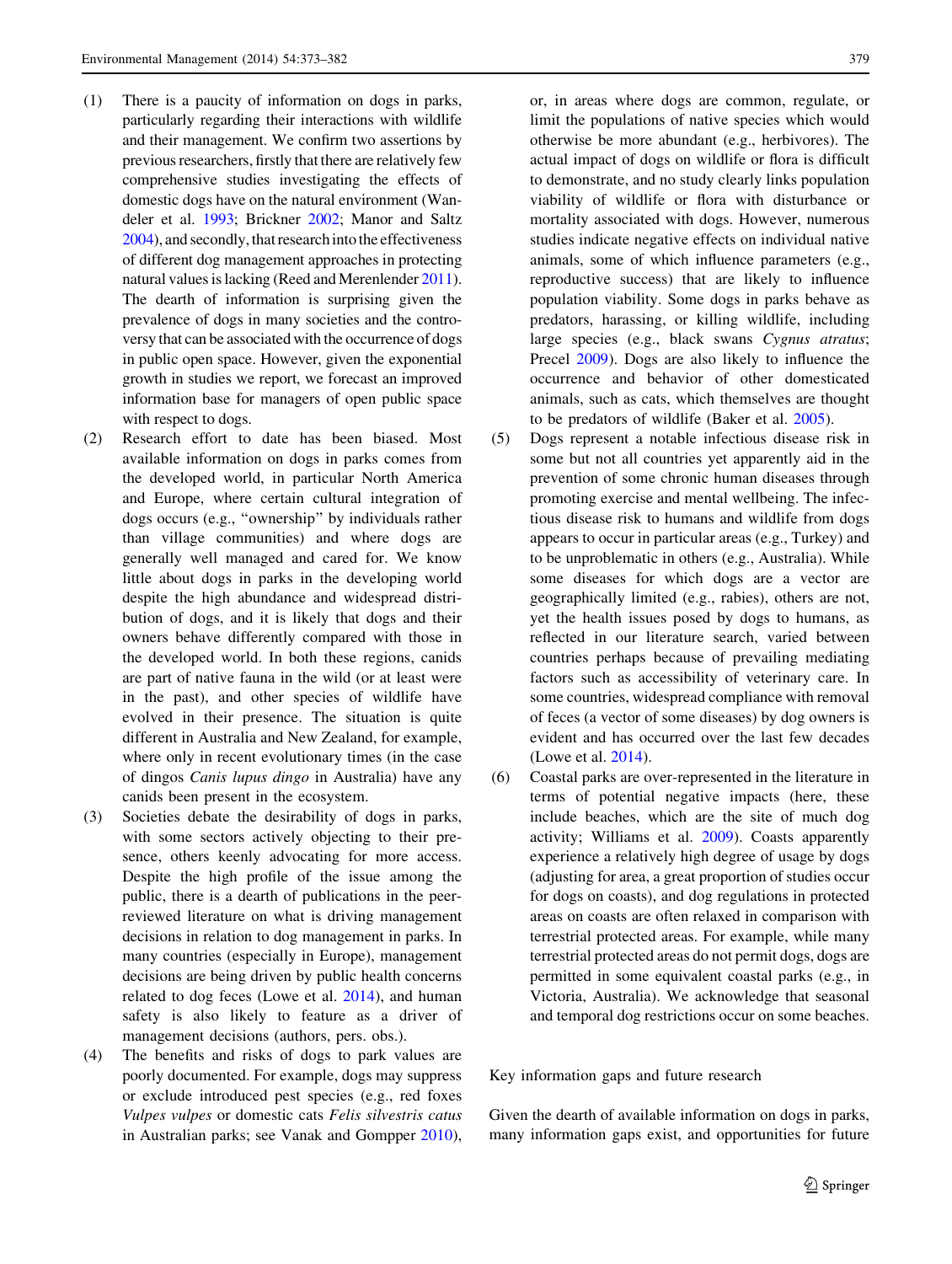research are numerous. Here, we identify a set of key information gaps and research opportunities, from the perspective of improving dog management in parks.

- (1) Many aspects of interest with respect to dogs are likely to vary with the prevailing nature of dog– human relationships, and legislative and enforcement regimes. This includes the issue of whether different types of parks are associated with differences in dog occurrence, behavior, or impact. Characterizing and mapping human-canine relationships and relevant laws and their effectiveness by country (or province) would be a fruitful endeavor but were beyond the scope of the current study (few studies explicitly outlined prevailing laws or regulations, and these are often temporally labile). Several countries (e.g., UK) have national legislation related to dogs, but often local authorities apply a range of specific measures at a fine scale to implement dog management.
- (2) The abundance and distribution of dogs in parks is poorly known.
	- (a) Little is known about the seasonality, frequency of occurrence, abundance, and behavior of dogs in parks (indeed, this also applies to their owners and other recreationists). Presumably, in the developed world, most dogs are present in parks during daylight hours, in settled weather, and in line with human social factors, such as holidays and work hours (see, for example, Maguire et al. [2011](#page-9-0)), but this remains to be demonstrated.
	- (b) The movements of dogs, and the extent of their space use, within parks are currently unknown. Dogs may be confined to small parts of parks, or not roam far. This lack of information is surprising given the ease with which dogs can be studied. Tracking studies of dogs in open public space are needed to inform the degree of exposure of parks to dogs and to aid in the planning of park usage.
- (3) Quantifying the impacts of dogs on parks. Throughout much of the developed world, people and their dogs co-occur in space and time so closely that it has been suggested that they should be managed as a cooperative social unit (Bekoff and Meaney [1997](#page-9-0)). Additionally, although parks are usually multipleuse areas, in at least some areas, perhaps where dog densities are high, or dog management is poor, it might be that dogs effectively exclude other users. Alternatively, dog walking areas may attract those who own or enjoy the company of dogs. This highly

testable idea (potentially adopting diversity indices from community ecology to quantify recreational diversity) could inform management authorities about equitable access to multi-use parks and the relative impacts of different user groups on parks. Humans without dogs can also have deleterious effects on the natural values of open public space and disturb wildlife (Weston and Elgar [2007](#page-10-0)). Thus, experimental designs which compare parks with people and dogs, those with people alone, and perhaps a reference category of parks without people or dogs, could help unravel any deleterious impacts which can be attributed specifically to dogs.

(4) Very little is known about the effectiveness of dog management in parks, and the available evidence suggests some approaches are associated with either little enforcement or compliance or both. Because the jurisdictions responsible for managing pets are generally local in nature (if they are present), centralized databases of dog management activities are apparently unavailable. This prevents study of the relationship between enforcement and effectiveness of regulations. Critical to effective management will be an enhanced understanding of the values, attitudes and beliefs of dog owners and non-dog owners, and the factors which reinforce or might alter existing behaviors.

# Conclusion

Dogs in parks are likely to remain a controversial issue in many countries, and further research is required to better inform park management decisions in regard to dogs. Our understanding of the benefits and costs to parks, people, and wildlife posed by dogs needs to be informed by a better understanding of dog activity in parks and the actions of their owners, where they have owners. Dramatic changes in the behavior of dog owners in some countries (e.g., the collection of feces for disposal), and the influence of social norms on aspects of dog walking (Williams et al. [2009](#page-10-0)), mean that it is possible to change the way societies manage their dogs. Thus, we suggest that, should impacts of dogs on natural or other values prove to be deleterious and substantial, and consequent management objectives are set, societies can aspire to improved dog management in public open space.

Acknowledgments This work was funded by grants from Deakin University's Environmental Sustainability Research Group in the Faculty of Science, Engineering and Built Environment. Write up was assisted by a Faculty Collaborative Research Grant and a School of Life and Environmental Sciences New Initiatives Grant. Amy Shaw contributed to coding. Thanks to Doug Whittaker and two anonymous referees for providing useful feedback on a draft manuscript.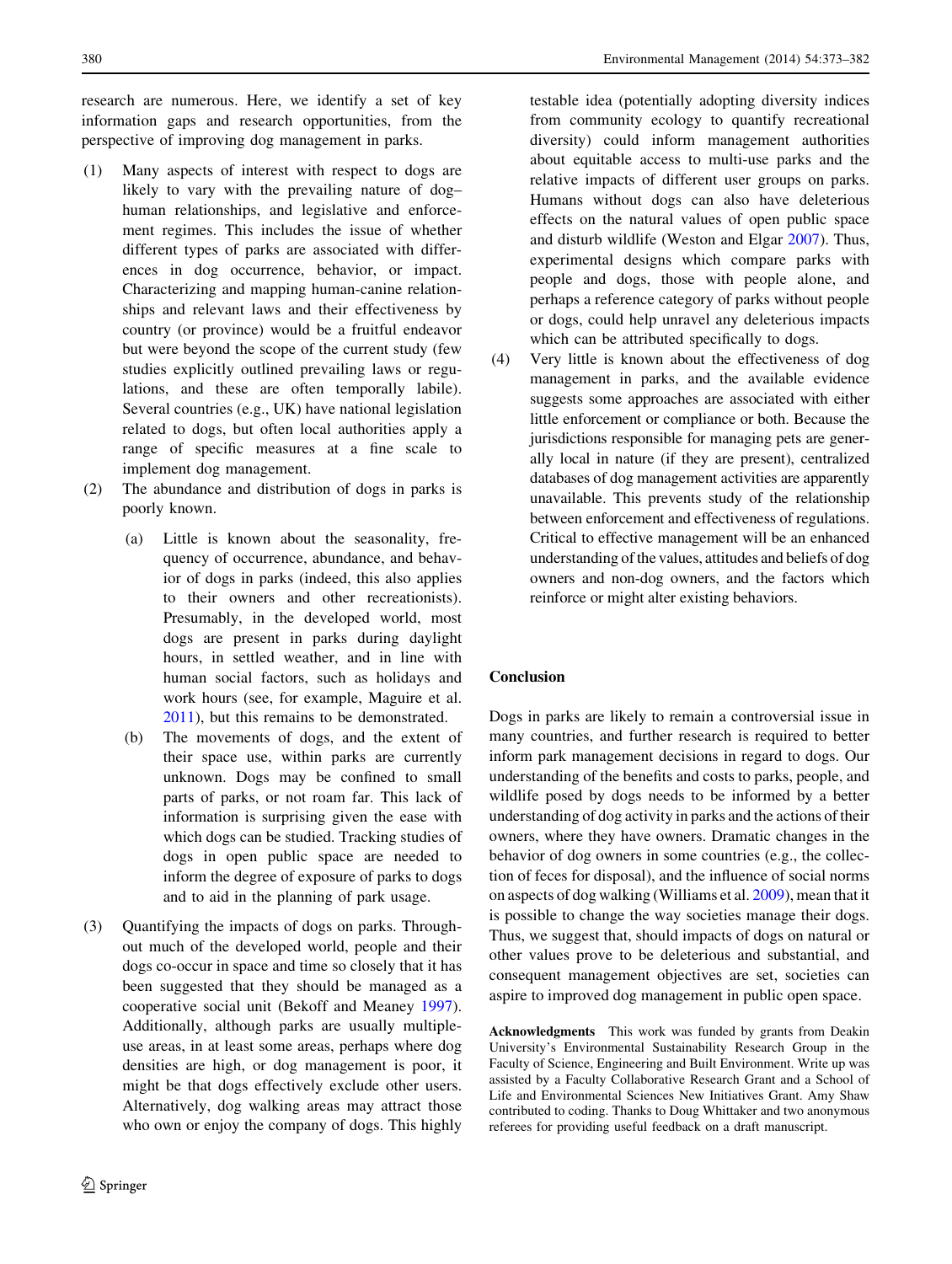#### <span id="page-9-0"></span>References

- Acosta-Jamett G, Chalmers W, Cunningham A, Cleaveland S, Handel I, Bronsvoort B (2011) Urban domestic dog populations as a source of canine distemper virus for wild carnivores in the Coquimbo region of Chile. Vet Microbiol 152:247–257
- Agardy T, Alder J (2005) Coastal systems. In: Hassan RM, Scholes R, Ash N (eds) Ecosystems and human well-being: current status and trends. Island Press, Washington, DC, pp 513–549
- Baker PJ, Bentley AJ, Ansell RJ, Harris S (2005) Impact of predation by domestic cats Felis catus in an urban area. Mamm Rev 35:302–312
- Bekoff M, Meaney CA (1997) Interactions among dogs, people, and the environment in Boulder, Colorado: a case study. Anthrozoos 10:23–31
- Brickner I (2002) The impact of domestic dogs (Canis familiaris) on wildlife welfare and conservation: literature review. With a situation summary from Israel. [http://www.tau.ac.il/lifesci/zool](http://www.tau.ac.il/lifesci/zoology/members/yom-tov/inbal/dogs.pdf) [ogy/members/yom-tov/inbal/dogs.pdf.](http://www.tau.ac.il/lifesci/zoology/members/yom-tov/inbal/dogs.pdf) Accessed 21 June 2014
- Butler J, Du Toit J, Bingham J (2004) Free-ranging domestic dogs (Canis familiaris) as predators and prey in rural Zimbabwe: threats of competition and disease to large wild carnivores. Biol Conserv 115:369–378
- Davlin SL, VonVille HM (2012) Canine rabies vaccination and domestic dog population characteristics in the developing world: a systematic review. Vaccine 30:3492–3502
- Dowling B, Weston MA (1999) Managing a breeding population of the hooded plover Thinornis rubricollis in a high-use recreational environment. Bird Conserv Int 9:255–270
- Fekadu M (1982) Rabies in Ethiopia. Am J Epidemiol 115:266–273
- Forrest A, St Clair CC (2006) Effects of dog leash laws and habitat type on avian and small mammal communities in urban parks. Urban Ecosyst 9:51–66
- Gompper ME (2014) Free-ranging dogs and wildlife conservation. Oxford University Press, Oxford
- Green J, Gipson P (1994) Feral dogs. In: Hygnstrom S, Timm R, Larson G (eds) Prevention and control of wildlife damage. University of Nebraska, Lincoln, pp 1–7
- Hockin D, Ounsted M, Gorman M, Hill D, Keller V, Barker MA (1992) Examination of the effects of disturbance on birds with reference to its importance in ecological assessments. J Environ Manage 36:253–286
- Holderness-Roddam B (2011) The effects of domestic dogs (Canis familiaris) as a disturbance agent on the natural environment. M Env Mgmt Thesis, University of Tasmania, Hobart
- Instone L, Mee K (2011) Companion acts and companion species: boundary transgressions and the place of dogs in urban public space. In: Bull J (ed) Animal movements-moving animals: essays on direction, velocity and agency in humanimal encounters. Centre of Gender Research Uppsala University, Sweden, pp 229–250. [http://uu.diva-portal.org/smash/get/diva2:420252/](http://uu.diva-portal.org/smash/get/diva2:420252/FULLTEXT01.pdf) [FULLTEXT01.pdf](http://uu.diva-portal.org/smash/get/diva2:420252/FULLTEXT01.pdf)
- Iojă CI, Rozylowicz L, Pătroescu M, Niță MR, Vânau GO (2011) Dog walkers vs. other park visitors perceptions: the importance of planning sustainable urban parks in Bucharest, Romania. Landsc Urban Plan 103:74–82
- Johnston C, Briggs J, Wallace P (2013) Dog walking review— Mornington Peninsula National Park. Context Consulting, Melbourne
- Kofron CP, Chapman A (2006) Causes of mortality to the endangered southern cassowary Casuarius casuarius johnsonii in Queensland, Australia. Pac Conserv Biol 12:175
- Kubinyi E, Pongrácz P, Miklósi A (2009) Dog as a model for studying conspecific and heterospecific social learning. J Vet Behav 4:31–41
- Le Corre N, Gélinaud G, Brigand L (2009) Bird disturbance on conservation sites in Brittany (France): the standpoint of geographers. J Coast Conserv 13:109–118
- Lenth BE, Knight RL, Brennan ME (2008) The effects of dogs on wildlife communities. Nat Areas J 28:218–227
- Leseberg A, Hockey PA, Loewenthal D (2000) Human disturbance and the chick-rearing ability of African black oystercatchers (Haematopus moquini): a geographical perspective. Biol Conserv 96:379–385
- Lord A, Waas JR, Innes J, Whittingham MJ (2001) Effects of human approaches to nests of northern New Zealand dotterels. Biol Conserv 98:233–240
- Lowe CN, Williams KS, Jenkinson S, Toogood M (2014) Environmental and social impacts of domestic dog waste in the UK: investigating barriers to behavioural change in dog walkers. Int J Environ Waste Manag 13:331–347
- Lunney D, Gresser S, O'Neill LE, Matthews A, Rhodes J (2007) The impact of fire and dogs on koalas at Port Stephens, New South Wales, using population viability analysis. Pac Conserv Biol 13:189–201
- MacArthur RA, Johnston RH, Geist V (1979) Factors influencing heart rate in free-ranging bighorn sheep: a physiological approach to the study of wildlife harassment. Can J Zool 57:2010–2021
- Macdonald DW (1980) Rabies and wildlife: a biologist's perspective. Oxford University Press, London
- Maguire GS, Miller KK, Weston MA, Young K (2011) Being beside the seaside: beach use and preferences among coastal residents of south-eastern Australia. Ocean Coast Manag 54:781–788
- Mainini B, Neuhaus P, Ingold P (1993) Behaviour of marmots Marmota marmota under the influence of different hiking activities. Biol Conserv 64:161–164
- Manor R, Saltz D (2004) The impact of free-roaming dogs on gazelle kid/female ratio in a fragmented area. Biol Conserv 119:231–236
- Marcum H (2005) The effects of human disturbance of birds in Bastrop State Park. PhD Thesis, Texas A&M University
- McCormack GR, Rock M, Sandalack B, Uribe FA (2011) Access to off-leash parks, street pattern and dog walking among adults. Public Health 125:540–546
- Meek PD (1999) The movement, roaming behaviour and home range of free-roaming domestic dogs, Canis lupus familiaris, in coastal New South Wales. Wildl Res 26:847–855
- Miller KK (2009) Human dimensions of wildlife population management in Australasia: history, approaches and direction. Wildl Res 36:48–56
- Miller SG, Knight RL, Miller CK (2001) Wildlife responses to pedestrians and dogs. Wildl Soc Bull 29:124–132
- Miller KK, Ritchie EG, Weston MA (2014) The human dimensions of dog-wildlife interactions. In: Gompper ME (ed) Free-ranging dogs and wildlife conservation. Oxford University Press, Oxford, pp 286–301
- Morgan R (1999) Preferences and priorities of recreational beach users in Wales, United Kingdom. J Coastal Res 15:653–667
- Nelson C, Morgan R, Williams A, Wood J (2000) Beach awards and management. Ocean Coast Manag 43:87–98
- Parks Victoria (2006) Walking your dog in Victoria's Parks. Parks Victoria, Melbourne. [http://parkweb.vic.gov.au/\\_\\_data/assets/](http://parkweb.vic.gov.au/__data/assets/pdf_file/0008/305099/Walking-your-Dog-Brochure.pdf) [pdf\\_file/0008/305099/Walking-your-Dog-Brochure.pdf](http://parkweb.vic.gov.au/__data/assets/pdf_file/0008/305099/Walking-your-Dog-Brochure.pdf) Accessed 4 Nov 2010
- Pereira LCC, Jiménez JA, Medeiros C, Costa RM (2003) The influence of the environmental status of Casa Caiada and Rio Doce beaches (NE-Brazil) on beaches users. Ocean Coast Manag 46:1011–1030
- Precel N (2009) Swan dead in dog attack. Williamstown Star. [http://](http://www.williamstown.starcommunity.com.au/star/2009-11-03/swan-dead-in-dog-attack/) [www.williamstown.starcommunity.com.au/star/2009-11-03/swan](http://www.williamstown.starcommunity.com.au/star/2009-11-03/swan-dead-in-dog-attack/)[dead-in-dog-attack/](http://www.williamstown.starcommunity.com.au/star/2009-11-03/swan-dead-in-dog-attack/). Accessed 2 Nov 2010